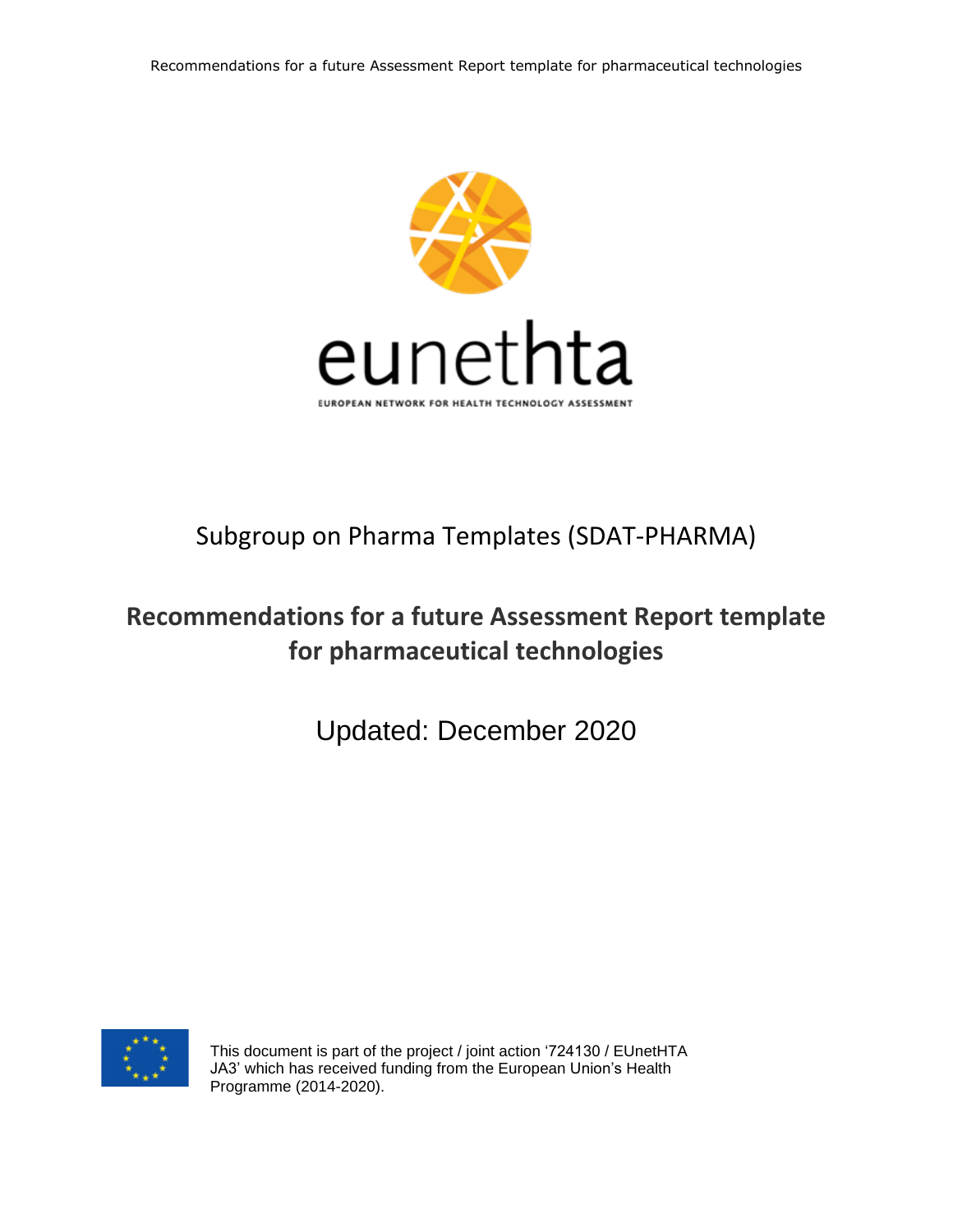Version log

| <b>Version</b>   | Date       | <b>Description</b>                                         |
|------------------|------------|------------------------------------------------------------|
| V <sub>0.1</sub> | 21/10/2020 | First draft                                                |
| V <sub>0.2</sub> | 02/11/2020 | Input from the subgroup has been processed                 |
| V1.0             | 04/11/2020 | Final report                                               |
| V <sub>2.0</sub> | 15/12/2020 | Final report (revised based on Executive Board's comments) |

#### **Disclaimer**

The content of this publication represents the views of the author only and is his/her sole responsibility; it cannot be considered to reflect the views of the European Commission and/or the Consumers, Health, Agriculture and Food Executive Agency or any other body of the European Union. The European Commission and the Agency do not accept any responsibility for use that may be made of the information it contains.

#### Team

| .                         |                                                                                                                                                           |
|---------------------------|-----------------------------------------------------------------------------------------------------------------------------------------------------------|
| <b>Hands-on Team</b>      | UCSC / Gemelli group, Italy (Activity Leader)<br>FIMEA, Finland<br>TLV, Sweden                                                                            |
| <b>Reviewers/Advisors</b> | AEMPS, Spain<br>AIFA, Italy<br>DVSV, Austria<br>GBA, Germany<br>HAS, France<br>IQWIG, Germany<br>NICE, United Kingdom<br>NOMA, Norway<br>ZIN, Netherlands |
| Rapporteur                | NIPHNO, Norway                                                                                                                                            |

Citation:

EUnetHTA - Subgroup on Pharma Templates (SDAT-PHARMA). Recommendations for a future Assessment Report template for pharmaceutical technologies. Diemen (The Netherlands): EUnetHTA; 2020. [date of citation]. 9 pages. Available from: https //www.eunethta.eu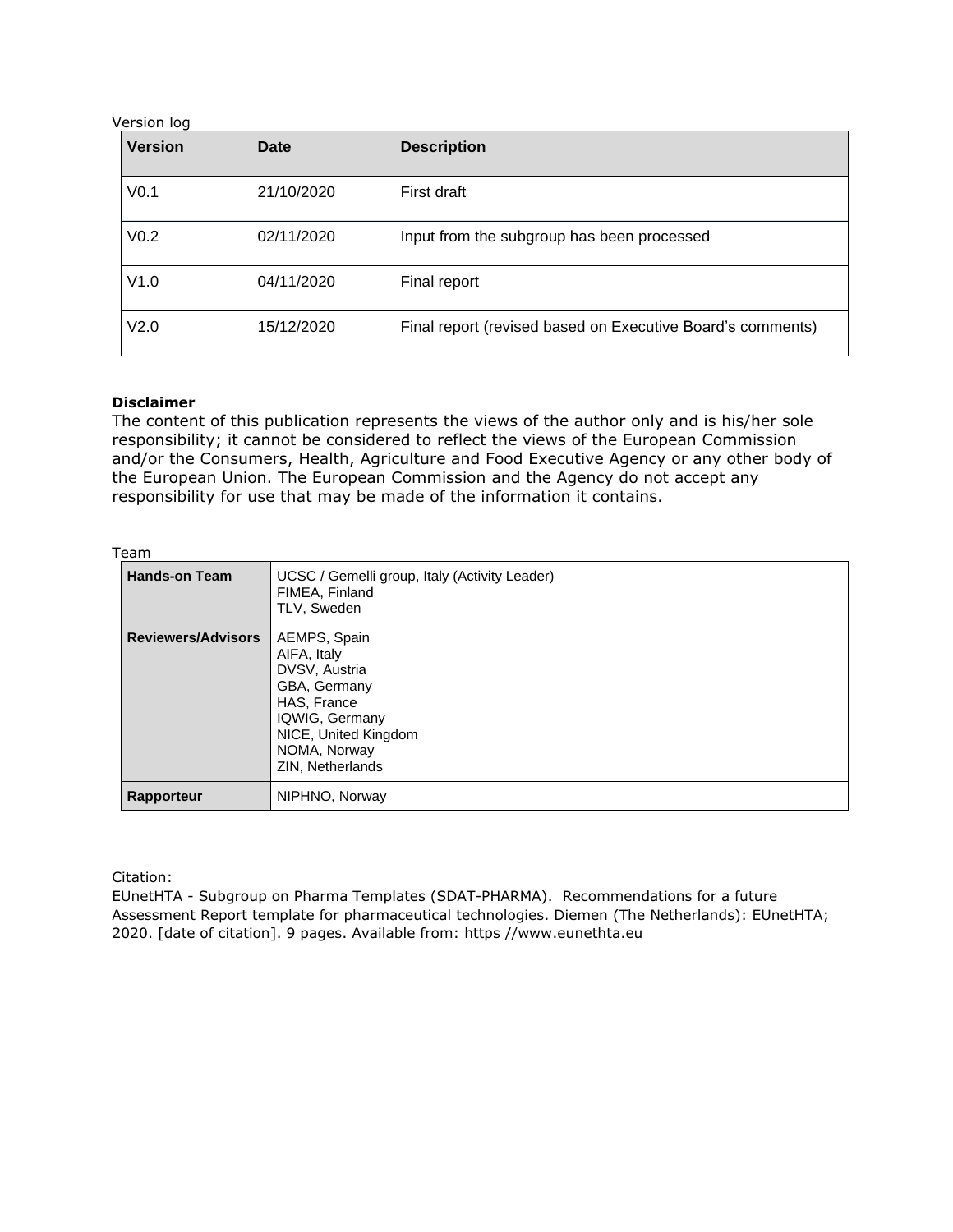Table of contents

| 3. LIMITATIONS OF THE CURRENT TEMPLATE AND FOCUS AREAS OF FUTURE REVISIONS 4 |
|------------------------------------------------------------------------------|
|                                                                              |
|                                                                              |
|                                                                              |
|                                                                              |
|                                                                              |
|                                                                              |
|                                                                              |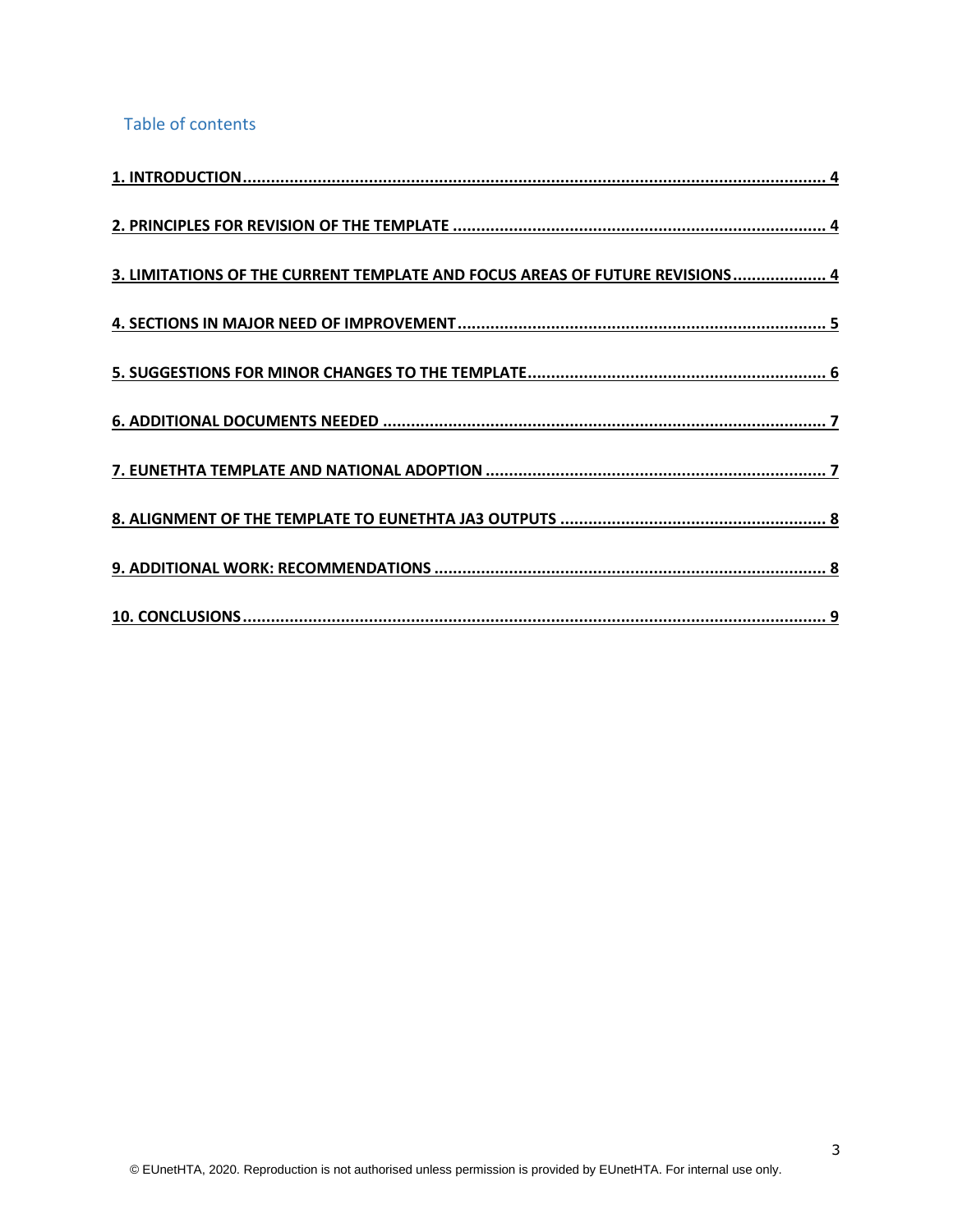# 1.Introduction

<span id="page-3-0"></span>This document provides recommendations for a future Assessment Report template for pharmaceutical technologies (PT), prepared by the EUnetHTA Subgroup on Pharma Templates (SDAT-PHARMA).

These recommendations are mainly based on feedback about the current Assessment Report template provided through a survey (Appendix 1) by assessment teams and EUnetHTA partners of Joint Action 3 (JA3) with experience in PT assessments. According to the survey conducted in June-July 2020, the current template, even if perceived as a benchmark, is not yet considered optimal. The following recommendations take into account aspects/topics on which an agreement already emerged among responders and that could be easily integrated in the Assessment Report template. In addition, areas that need further discussion and agreement and/or more extensive revisions in the future are highlighted.

In addition, two subgroup members have compared the current EUnetHTA template and the tables of contents in HTA reports published by different European HTA organisations, to obtain a clearer picture of the (mis-)alignment between included headings (Appendix 2). This preliminary exercise is seen as a first step for a more complete template comparison analysis and can be further developed to guide any future revisions of the EUnetHTA template. Moreover, information gathered through the EUnetHTA PT (Co-)Authors Feedback Sessions has informed the creation of the recommendations.

# 2.Principles for revision of the template

<span id="page-3-1"></span>The revision of the Assessment Report template must respond to the following principles:

- Improve usability of the template considering the opportunity to improve wording of sections and, in addition, to revise the template framework to improve the ability of users to find data relevant for them.
- Improve transparency of decision processes underlying the assessment (e.g. definition of PICO population, intervention, comparator, outcomes).
- Improve reporting of relevant methodological aspects such as: indirect comparisons, identification of uncertainties and bias.
- Improve usability of the template, taking into consideration the different national templates. The subgroup team already conducted a comparison as described in Appendix 2. It represents a useful starting point to guide discussion around how the template could or should be aligned to national requirements to enhance adoption.
- Improve alignment between Core Submission Dossier and Assessment Report.

To guide future revisions of the template, it's crucial to recognize and accept that some differences between the EUnetHTA Assessment Report template and the national ones are expected and acceptable. It will be necessary to clarify to what extent the Assessment Report template meets different national requirements.

# <span id="page-3-2"></span>3.Limitations of the current template and focus areas of future revisions

The main limitations include:

- Low uniformity among assessments due to a lack of indications on specific methodological aspects (i.e. indirect comparisons, the use and role of PICO, identification and reporting of bias and uncertainties). Those aspects must be better addressed in the form of Guidance for authors.
- Lack of transparency. Transparency is requested for some PICO-related aspects, such as reporting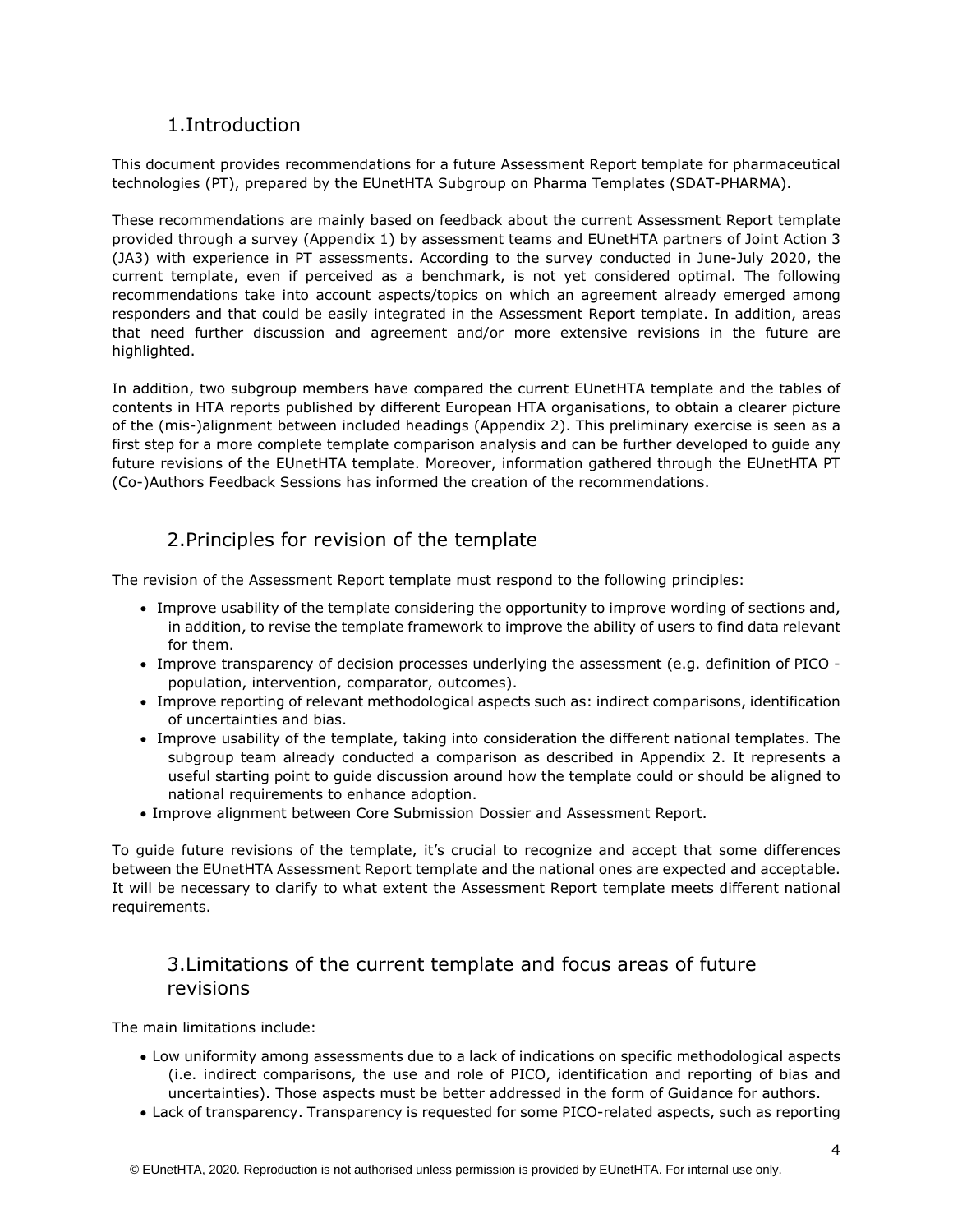of deviations from planned PICO and selection of (and agreement on) comparators. The same need emerged for discrepancy among Relative Effectiveness Assessments (REAs) (and authoring team decisions) vs. Submission Dossier.

- Difficulties in finding the information. Therefore, a revision of some headings/subheadings is suggested.
- Ongoing presence of redundancies.
- Requested workload. Workload associated with the current report template is perceived as high and, in some cases, excessive compared to the usability of the final output at the national level.

**Future revision** of the template should be conducted at different levels:

- **Structure**. The way in which methods and results are reported impacts the template structure. Alternative approaches investigated by the survey were: PICO vs. study level, comparator or data source-specific reporting (pivotal studies, meta-analysis, indirect comparisons). Due to differences in opinions among EUnetHTA authors and users, this should be further investigated. In Appendix 2, preliminary results of the comparison of national assessment report headings, conducted by two EUnetHTA partners, are reported.
- **Specific headings/subheadings**. Clearer headings are requested and more detailed subheadings could help to improve some sections.
- •**Proper guidance for authors** is clearly needed to ensure a more uniform interpretation of template requirements, i.e. what information should be included and where.
- **Format** to report data/evidence. Tables and graphs/figures could still be improved. Level of details, where to report them, and how to use graph to improve analysis are issues to address.
- **Appendices.** Increased use of appendices could help improve readability and length of the main part of the final REAs.

### 4.Sections in major need of improvement

<span id="page-4-0"></span>Priority should be given to the revision of:

- •Methods Section with a focus on information retrieval and data extraction, certainty of the evidence and criteria adopted to select comparators and reach agreement on them.
- •Results Section to reduce duplication and improve uniformity in the level of detail among REAs. Both aspects could influence the perception of lack of some specific evidence in the current template, reduce redundancies, and help readers find easily relevant information. Guidance for authors must better identify what kind of information should be reported in the Methods section and what should be reported in the Results section. In addition, guidance would help to enable more uniformity in how results submitted by the manufacturer, EUnetHTA evidence review, and additional analyses are reported.
- •Discussions Section could have comparator-specific sub-sections and improve its ability to report strengths and limitations of assessments, and their implications on the assessment's ability to address the policy and research question.

**Template section Recommendations for improvement and for further discussions due to differences in opinions** Executive Summary **It is necessary to work on its length and clarity of** It is necessary to work on its length and clarity of scope.

Other needs for improvement mentioned by the survey respondents included: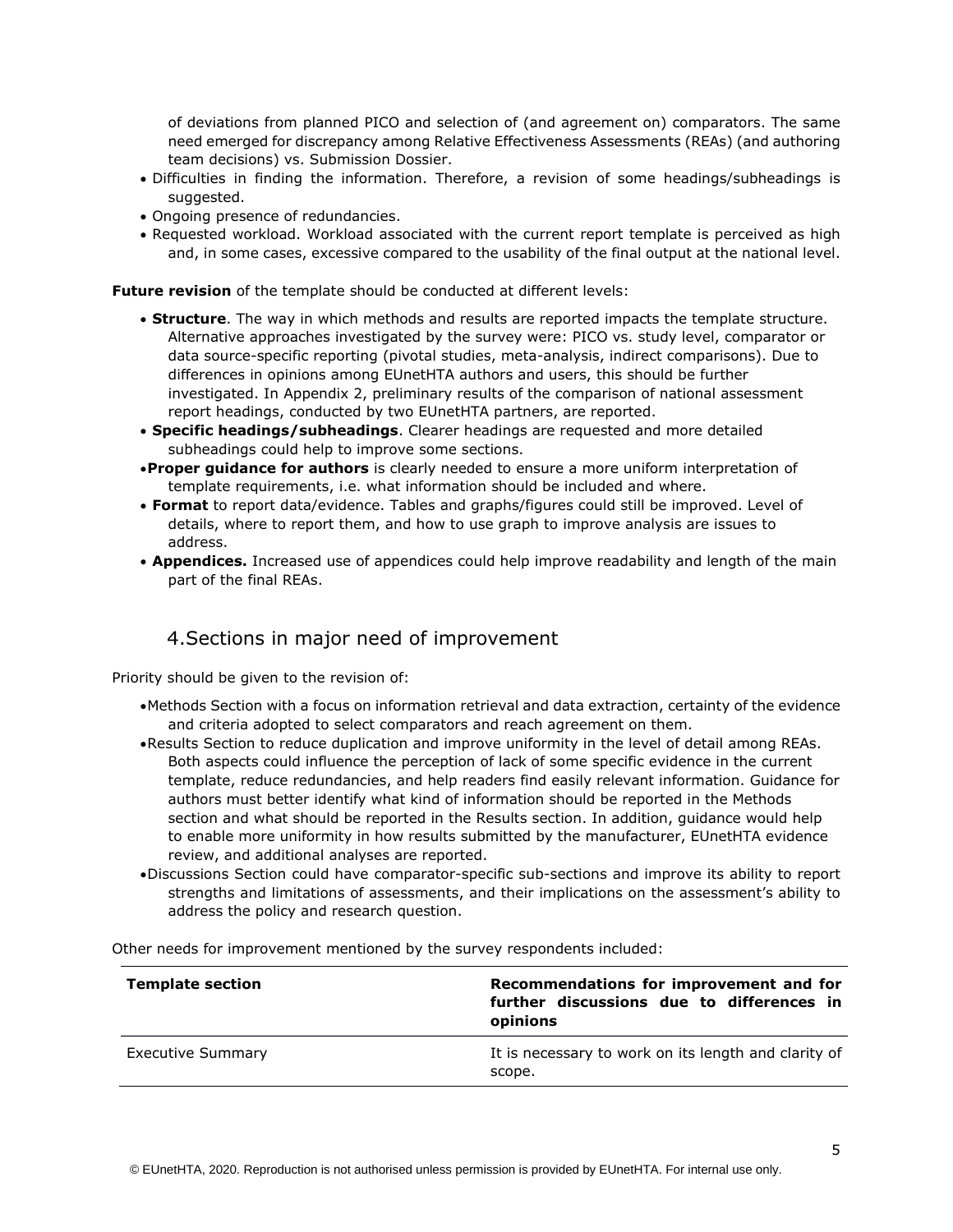| Background          | To better connect this section to the following one<br>(Objective and Scope) in order to make its role in<br>the template more clear. |
|---------------------|---------------------------------------------------------------------------------------------------------------------------------------|
| Objective and Scope | Deviations from the Submission Dossier and the<br>level of agreement on the final PICO should be<br>better reported.                  |
| Appendix            | Appendix could help to simplify the content and<br>length of REAs.                                                                    |

#### 5.Suggestions for minor changes to the template

<span id="page-5-0"></span>Minor changes already reported in the revised Assessment Report template attached to recommendations are for:

•Executive Summary:

- o In Objective and Scope: Referral to the European PICO survey and report the PICO table.
- $\circ$  In Results: Effectiveness and safety outcomes are more clearly reported.
- $\circ$  In Discussion: The strengths and limitations of the assessment are explicitly mentioned.
- $\circ$  It is requested to consider structuring each section using the same headers as the main report.
- •Background:
	- $\circ$  Guidance for authors suggests to consider using subheadings per described comparator (group), currently used in clinical practice, to structure the text in the different sections.
- •Objective and Scope:
	- $\circ$  Guidance is provided on how to report the final PICO and discuss differences compared to the PICO documented in the Project Plan and the Submission Dossier, and their implications.
- •Methods:
	- $\circ$  A specific subheading is dedicated to the additional searches performed, compared to Marketing Authorisation Holder's (MAH) literature search.
- •Results:
	- o Additional subheadings can be dedicated to report differences between assessor and manufacturer performed searches.
	- o Two separate sections are dedicated to Results on clinical effectiveness and Results on safety.
	- o In each of them, specific headings are dedicated to subgroup analyses.
- •Discussion:
	- o Elements to consider include differences between EUnetHTA PICO and material provided in the Submission Dossier.
	- o Guidance for authors to always include a specific subheading on strengths and limitations of the evidence.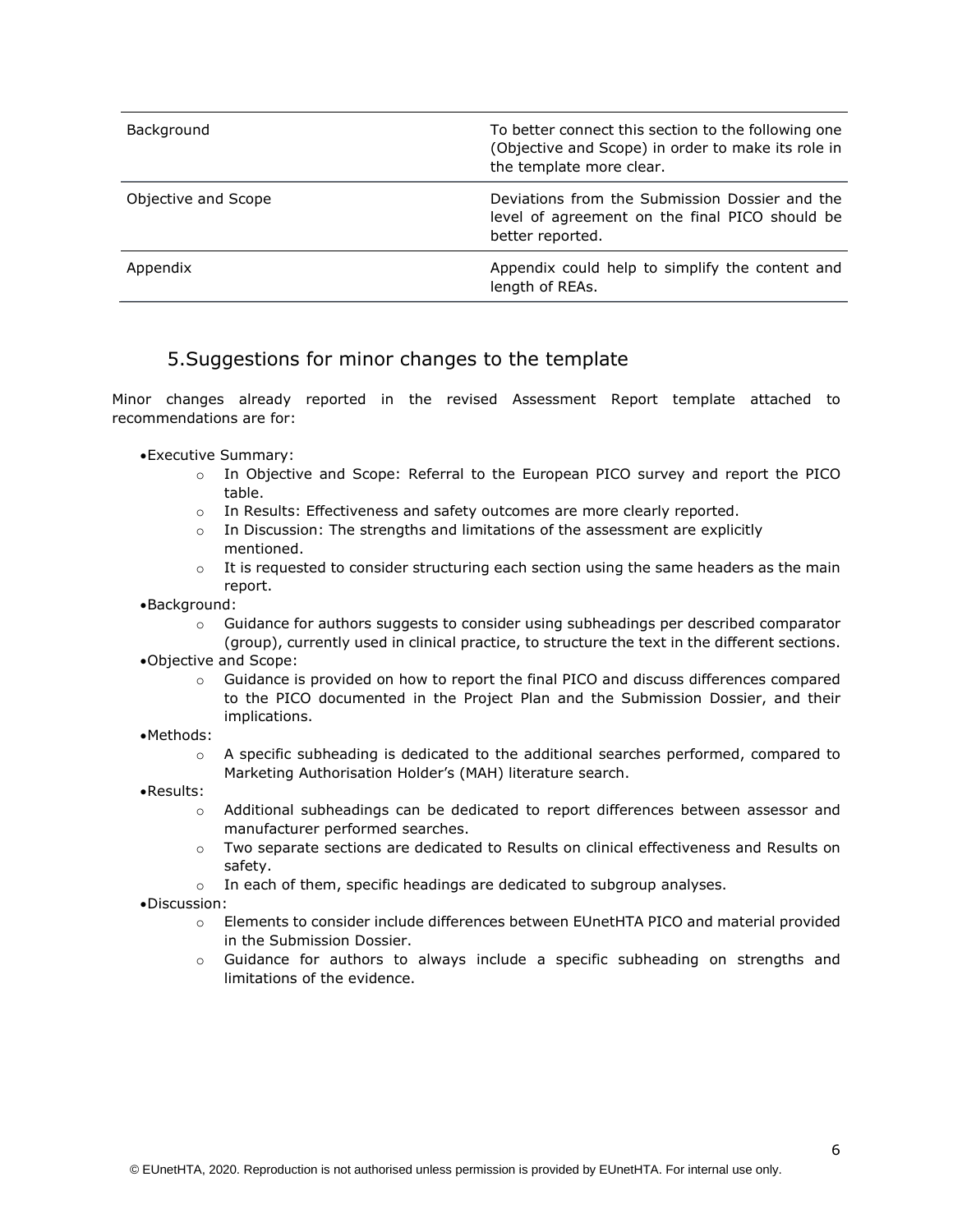# 6.Additional documents needed

<span id="page-6-0"></span>Crucial is the role of the **Guidance for authors** which guides authors in their activity and could allow a greater level of uniformity among assessments. Currently, lack of guidance is perceived as a lack of agreement on methodological aspects and determines different decisions by different authoring teams.

The publication of the **Core Submission Dossier** will play a crucial role in reducing the length of REAs. Based on the survey results, no clear solution was found to avoid duplication of information between Submission Dossier and REAs and, at the same time, enable REAs to be as comprehensive as possible. It is still a controversial issue and should be further investigated in the future. No agreement was reached on the option to report only a summary of relevant elements of the Submission Dossier in REAs. During the EUnetHTA (Co-)Author Feedback Workshop in September 2020, it was confirmed that there is a lack of agreement on how to link the two documents.

At the moment, the Assessment Report template, after minor changes, includes instructions for specific sections/headings to report and discuss differences in searches and analyses performed in addition to those provided in the Submission Dossier.

In addition, agreement should still be reached on how to structure the **Executive Summary Section**. In particular, the role of tables/graphs must be further investigated to satisfy different needs. Also, the utility of reporting the Executive Summary as a separate document must be explored in terms of national adoption of REAs. As emerged during the EUnetHTA (Co-)Author Feedback Workshop, the final decision to publish the Executive Summary as a separate document depends on the objective and the target group of this document. It is suggested that, in an upcoming Joint Assessment, the Executive Summary can be test published as a separate document.

# 7.EUnetHTA template and national adoption

<span id="page-6-1"></span>One final but not secondary aspect to consider in the revision of the Assessment Report template is the additional work that is requested at the national level to make it relevant for national/local decisionmakers. The kind and level of additional work is a crucial aspect.

As stated in the principles for revision of the Assessment Report template, it is crucial to recognize and accept that some differences between the EUnetHTA Assessment Report template and the national templates are acceptable.

Some solutions to adopt in the short-term to reduce workload at the national level are to adapt the template to the possibility of providing comparator-specific data, and report results specific for each type of data source (pivotal studies, meta-analysis, indirect comparisons). As reported in the PICO concept paper<sup>1</sup>, it is a relevant guiding principle that the report should result in as little extra local assessment work as possible.

In addition, according to the survey (Appendix 1) the current REA domains do not capture all clinical information (especially regarding endpoints and analyses) useful to inform national economic evaluations. The absence of clinical information relevant for economic evaluations in REAs affects national adaptation/adoption. During JA3, one assessment team [\(PTJA03\)](https://eunethta.eu/wp4-ptja03-on-alectinib-alecensa-as-monotherapy-for-the-first-line-treatment-of-adult-patients-with-alk-positive-advanced-non-small-cell-lung-cancer-nsclc-is-now-available/) included that kind of additional clinical data in Appendices as extrapolation tables. National adoption levels were relatively high, which could imply that the addition of these appendices was considered important. In the future, the inclusion of such clinical information could be further explored in the context of voluntary cooperations on health technology assessment.

<sup>&</sup>lt;sup>1</sup> Available in the EUnetHTA Companion Guide.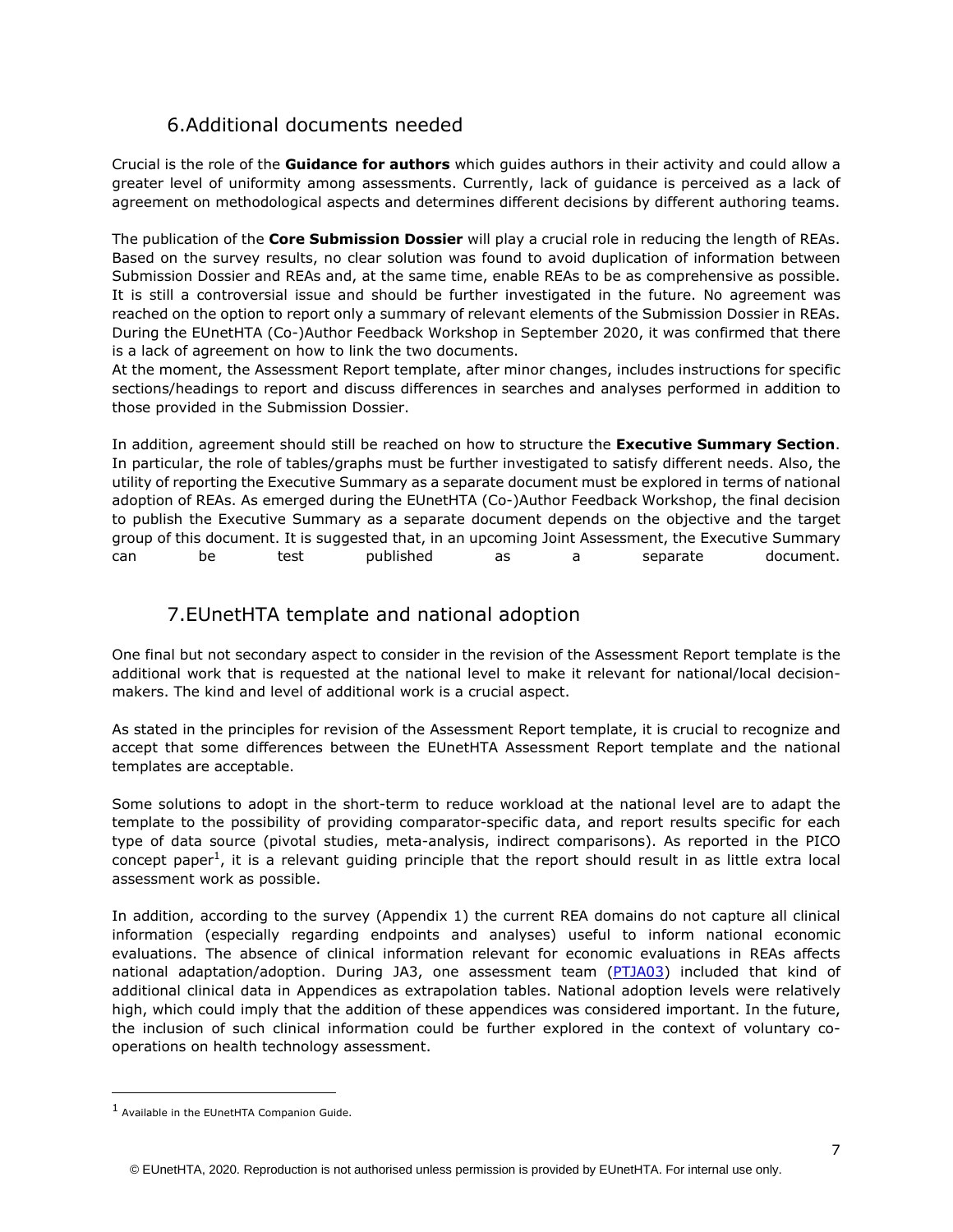# 8.Alignment of the template to EUnetHTA JA3 outputs

<span id="page-7-0"></span>Current minor changes already integrated in the new template are due to:

- Alignment of the template with the last version of "Instructions on authorship and copyright"<sup>2</sup>.
- Alignment of the template with the last version of "Document history and contributors" according to recommendations of the ARCI (Authoring Rules and Copyright Issues) working group<sup>3</sup>.
- $\bullet$  Alignment with the Evidence Gaps Table template<sup>4</sup>.
- Alignment with the Submission Dossier template<sup>5</sup>.

Other EUnetHTA outputs that are potentially related to Assessment Report template are:

- EUnetHTA assessment Evaluation Questionnaire for Patient Input.
- Guidance for how to use patient input in assessments.
- Recommendations for health care professional involvement in REAs<sup>6</sup>.
- Common Phrases and GRADE (Grading of Recommendations, Assessment, Development and Evaluations).
- WP6 Standard Operating Procedures (SOPs) and methodological guidelines<sup>7</sup>. E.g. it should be discussed and decided whether to include the Cochrane Risk of Bias tool 2.0 as an alternative method to assess risk of bias.

It is important that the outputs of these task groups are used to inform any future revisions of the Assessment Report template.

However, as far as PICO is concerned, different inputs must be taken into account. First of all, there are the final outputs of the PICO subgroup. Crucial is the decision (as reported in PICO concept paper<sup>8</sup>) that assessments must respond to a policy question, which could be translated into a research question, while it is excluded that an assessment of an intervention should be data-driven. It will have implications in the reporting of discrepancies between PICO defined for the assessment and for the one that guided the submission file and deviation from the planned PICO (given also available data), as suggested by collected feedbacks. Furthermore, survey feedback shows a lack of agreement between how to report the evidence: whether the report template should be PICO-oriented (providing available data explicitly for each PICO element) and study-oriented (where assessment is organised around available studies). This issue requires further investigation.

### 9.Additional work: recommendations

<span id="page-7-1"></span>In conclusion, additional steps – reported in order of complexity - to be taken to guide future revisions of the Assessment Report template are:

- Align the Assessment Report template with other EUnetHTA final outputs.
- Improve guidance provided to authors.
- Reach an agreement on whether the Executive Summary should be presented as a separate document.
- Reach an agreement among HTA agencies on how to link the Core Submission Dossier and the Assessment Report.

<sup>&</sup>lt;sup>2</sup> Available in the EUnetHTA Companion Guide.

<sup>&</sup>lt;sup>3</sup> Available in the EUnetHTA Companion Guide.

<sup>4</sup> Available in the EUnetHTA Companion Guide.

<sup>5&</sup>lt;br>5 https://eunethta.eu/services/submission-guidelines/submission-template-pharmaceuticals-submission-template-medical-devices/

<sup>6</sup> https://eunethta.eu/stakeholders/health-care-providers/

<sup>7</sup> Available in the EUnetHTA Companion Guide.

<sup>8</sup> Available in the EUnetHTA Companion Guide.